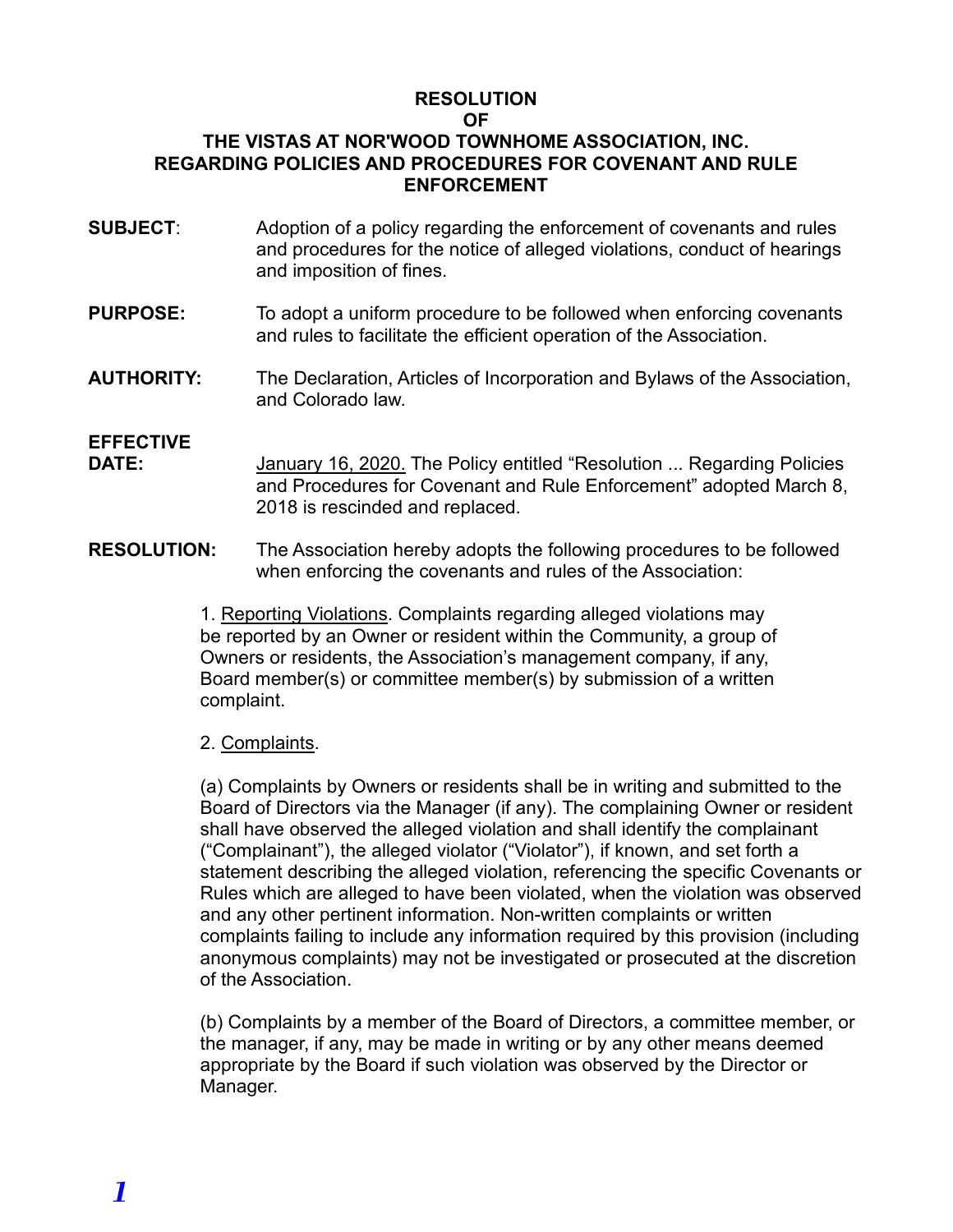(c) The written complaint will not be kept confidential from the alleged Violator, and will be disclosed upon their request unless the Association is advised otherwise by legal counsel.

3. Investigation. Upon receipt of a complaint by the Association, if additional information is needed, the complaint may be returned to the Complainant or may be investigated further by a Board-designated individual or committee. The Board shall have sole discretion in appointing an individual or committee to investigate the matter.

4. Initial Warning Letter & Courtesy Reminder. If a violation is found to exist, an initial warning letter shall be sent to the Violator at the postal address on file with the Association, explaining the nature of the violation. The Violator will have 10 days from the mailing date of the letter to come into compliance. The foregoing procedure will not be used, however, in the event the violation is determined by the Board to be a Repetitious Violation as defined in paragraph 12 of this policy. In such event, the procedure outlined in paragraph 12 shall be followed.

5. Continued Violation After Initial Warning Letter. If the alleged Violator does not come into compliance within 10 days of the mailing date of the initial warning letter on the violation addressed therein, this will be considered a second violation for which a fine may be imposed following notice and opportunity for a hearing. A second and subsequent letter(s) shall then be sent to the alleged Violator, providing notice and an opportunity for a hearing, and explaining if a violation is found to exist, a fine may be imposed pursuant to this Policy. The letter(s) shall further state that the alleged Violator is entitled to a hearing on the merits of the matter provided that such hearing is requested in writing within 10 days of the mailing date of the violation letter. If the alleged Violator does not come into compliance within 10 days of the mailing date of the second and subsequent letter(s), this will be considered an additional violation for purposes of determining the fine by paragraph 11 herein. The foregoing procedure will not be used, however, in the event the violation is determined by the Board to be a Repetitious Violation as defined in paragraph 12 of this policy. In such event, the procedure outlined in paragraph 12 shall be followed.

6. Notice of Hearing. If a hearing is requested by the alleged Violator, the Board, committee or other person conducting such hearing as may be determined in the sole discretion of the Board, may serve a written notice of the hearing to all parties involved at least 3 days prior to the hearing date.

7. Impartial Decision Maker. Pursuant to Colorado law, the alleged Violator has the right to be heard before an "Impartial Decision Maker". An Impartial Decision Maker is defined under Colorado law as "a person or group of persons who have the authority to make a decision regarding the enforcement of the association's covenants, conditions, and restrictions, including its architectural requirements, and the other rules and regulations of the association and do not have any direct personal or financial interest in the outcome.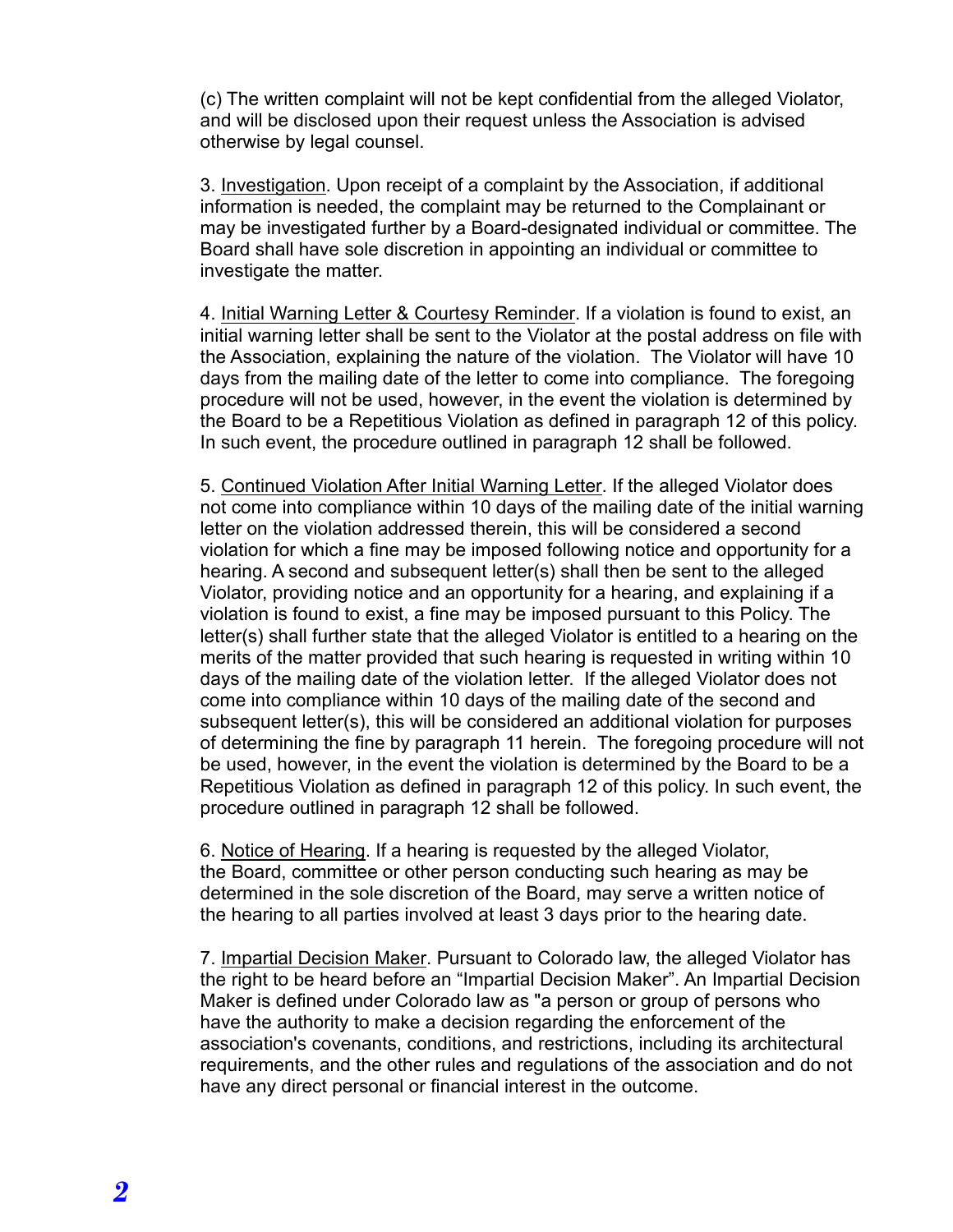A decision maker shall not be deemed to have a direct personal or financial interest in the outcome if the decision maker will not, as a result of the outcome, receive any greater benefit or detriment than will the general membership of the association." Unless otherwise disqualified pursuant to the definition of Impartial Decision Maker, the Board may appoint to act as the Impartial Decision Maker the entire Board, specified members of the Board, any other individual or group of individuals.

8. Hearing. At the beginning of each hearing, the presiding officer, shall introduce the case by describing the alleged violation and the procedure to be followed during the hearing. Each party or designated representative, may, but is not required to, make an opening statement, present evidence and testimony, present witnesses, and make a closing statement. The presiding officer may also impose such other rules of conduct as may be appropriate under the given circumstances. Neither the Complainant nor the alleged Violator are required to attend the hearing. The Impartial Decision Maker shall base its decision solely on the matters set forth in the Complaint, results of the investigation and such other credible evidence as may be presented at the hearing. Unless otherwise determined by the Board, all hearings shall be open to attendance by all Owners. After all testimony and other evidence has been presented at a hearing, the Impartial Decision Maker shall, within a reasonable time, not to exceed 10 days, render its written findings and decision, and impose a fine, if applicable. Failure to strictly follow the hearing procedures set forth above shall not constitute grounds for appeal of the hearing committee's decision absent a showing of denial of due process. The presiding officer shall designate another Impartial Decision Maker to prepare minutes which shall include date, time, venue, proof of notice, and a brief summary of what was done, but shall not include the Impartial Decision Maker's Decision which shall be documented separately.

9. Failure to Timely Request Hearing. If the alleged Violator fails to request a hearing within 10 days of the mailing date of any letter, or fails to appear at any hearing, the Impartial Decision Maker may decide with respect to the alleged violation based on the Complaint, results of the investigation, and any other available information without the necessity of holding a formal hearing. If a violation is found to exist, the alleged Violator may be assessed a fine pursuant to these policies and procedures.

10. Notification of Decision. The decision of the Impartial Decision Maker shall be in writing and mailed to the Violator and Complainant within 30 days of the hearing, or if no hearing is requested, within 30 days of the final decision.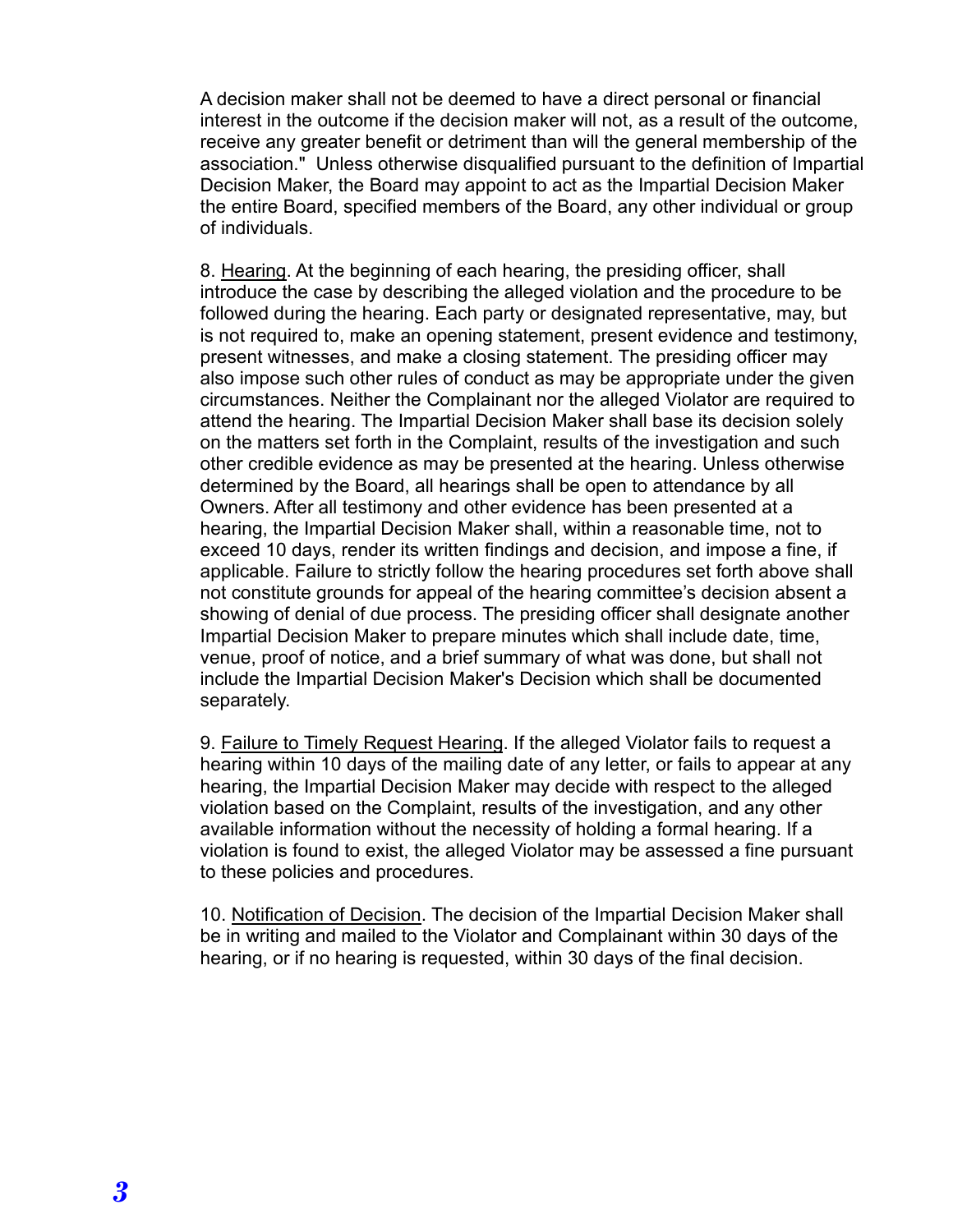11. Fine Schedule. The following fine schedule has been adopted for all recurring covenant or rule violations:

| <b>First violation</b><br>(of same covenant or rule) | <b>Warning letter</b> |
|------------------------------------------------------|-----------------------|
| Second violation                                     | \$50.00               |
| (of same covenant or rule)                           | \$150 if pet-related* |
| Third and subsequent                                 | \$100.00              |
| violations (of same covenant or rule)                | \$150 if pet-related* |

Fourth and subsequent Covenant or Rule violations may be turned over to the Association's attorney to take appropriate legal action.

\* "pet-related" refers to violations primarily related to Declarations IX.5, including related nuisances, in the sole discretion of the Board. It also refers to any Policy adopted by the Board, per its authority under Declarations II.2, concerning pets. The type of violation (pet-related or regular) will be clearly stated in the official notices about the violation.

11.A Payment of Fines. Fines are due on notice and considered delinquent if not paid within 10 days. The Association's collection authority and procedures for unpaid fines are specified in the Association's Collection of Unpaid Assessments Policy.

11.B. Reset of Violation Count. If an Owner is not found to have violated any particular covenant or rule for the past 12 months, the Association's count of those particular violations shall be reset to zero, for purposes of this Enforcement Policy. However, the Association shall still maintain records of any previous violations in accordance with the law and any Association Document Retention and Destruction Policy.

12. Repetitious Violations. Repetitious Violations are defined as a series of identical or substantially similar individual violations that occur repeatedly or continuously within a period of time to be determined in the discretion of the Board, with each individual violation separated by a period of no less than 1 day, nor more than 90 days, the result of which is a pattern of violations of the same covenant restriction or rule. In the event of such Repetitious Violation, in the discretion of the Board, each instance of noncompliance may constitute a separate violation, and the Board shall not be required to provide a period of 10 days from each violation for the alleged Violator to come into compliance. A warning letter shall be sent for the first violation in the series (except in case of parking violations – see below). After the warning letter, the Board may cause violation notices to be sent for each violation in the series stating the amount of the fine to be imposed (pursuant to the Fine Schedule in paragraph 11), and giving notice and an opportunity for a hearing.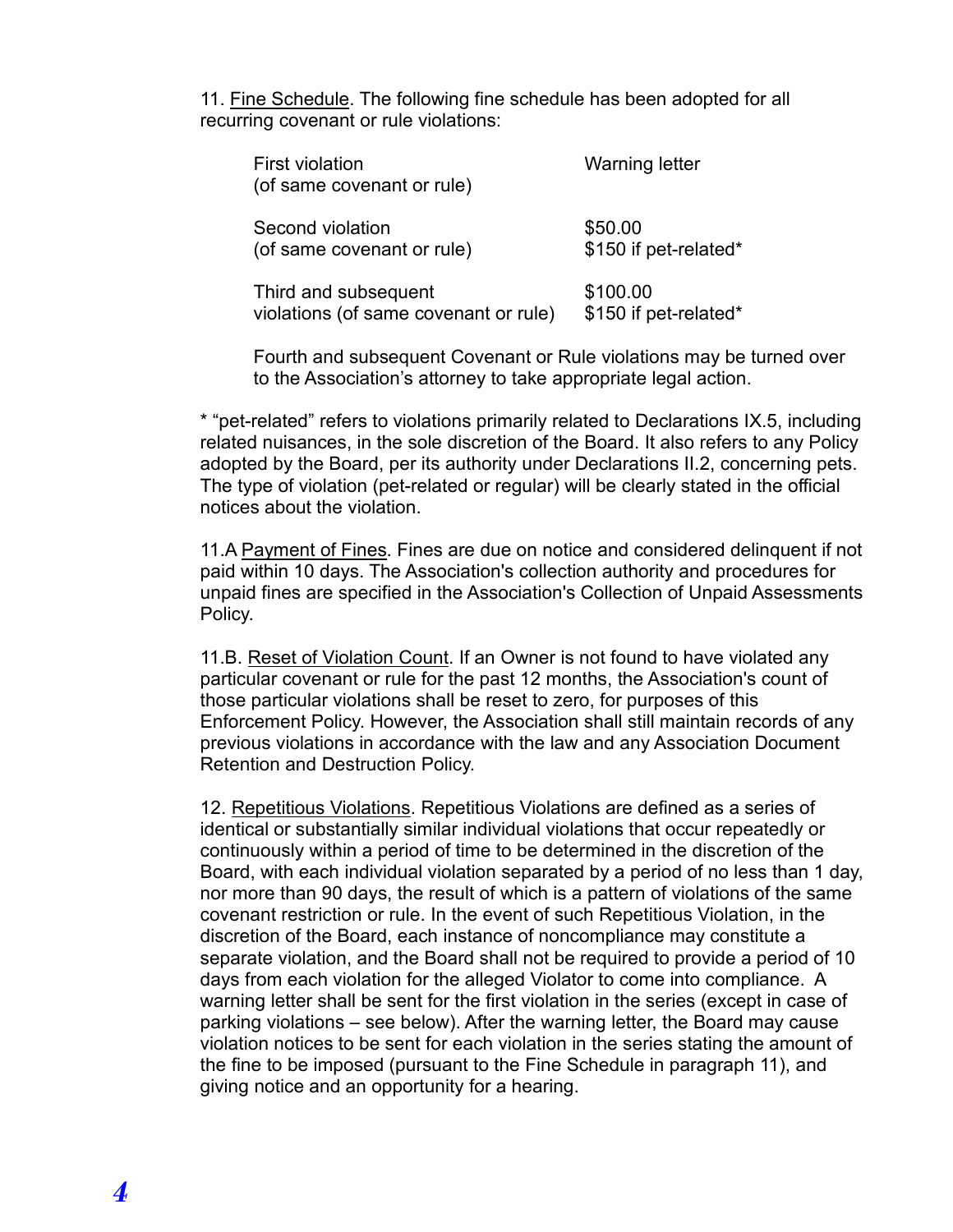The Board shall individually consider each violation for which a hearing is requested, but is permitted to combine any and all hearings requested (for Repetitious Violations) on one date.

Examples of Repetitious Violations include, but are not limited to repeated failure to remove and store a portable basketball hoop, and failure to cease excessive noise emanating from a Lot. In each one of these examples, the Owner will receive a warning letter on the first instance of the violation. On the second instance of the violation the Owner will receive a \$50 fine letter, and notice and opportunity for a hearing. On the third and subsequent instances of the violation, the Owner will receive a \$100 fine letter and notice and opportunity for a hearing. If hearings are requested, the Board may set them all on the same date.

The Association may adopt Parking Rules (based on Covenants IX.8, et al, and published interpretations thereof) with specific timelines for enforcement, depending on the type of infraction. Violations of Parking Rules may be treated as Repetitious Violations. If the Association can determine the Unit owner associated with a violating vehicle, a fine may be assessed (following postal notice and an opportunity for hearing) in addition to tagging the vehicle for possible towing. But as authorized by Covenants IX.8c, the Association may opt to make no attempt at a postal notice, and instead only apply a warning tag to the vehicle.

13. Waiver of Fines. The Board may waive all, or any portion, of the fines if, in its sole discretion, such waiver is appropriate under the circumstances. Additionally, the Board may condition waiver of the entire fine, or any portion thereof, upon the Violator coming into and staying in compliance with the Declaration, Articles, Bylaws or Rules.

14. Other Enforcement Means. This fine schedule and enforcement process are adopted in addition to all other enforcement means which are available to the Association through Colorado law and its Declaration, Articles of Incorporation, and Bylaws. The use of this process does not preclude the Association from using any other enforcement means.

15. Definitions. Unless otherwise defined in this Resolution, initially capitalized terms defined in the Declaration shall have the same meaning herein.

16. Supplement to Law. The provisions of this Resolution shall be in addition to and in supplement of the terms and provisions of the Declaration and the law of the State of Colorado governing the Community.

17. Deviations. The Board may deviate from the procedures set forth in this Resolution if in its sole discretion such deviation is reasonable under the circumstances, and allowed by law.

18. Amendment. This policy may be amended from time to time by the Board of Directors.